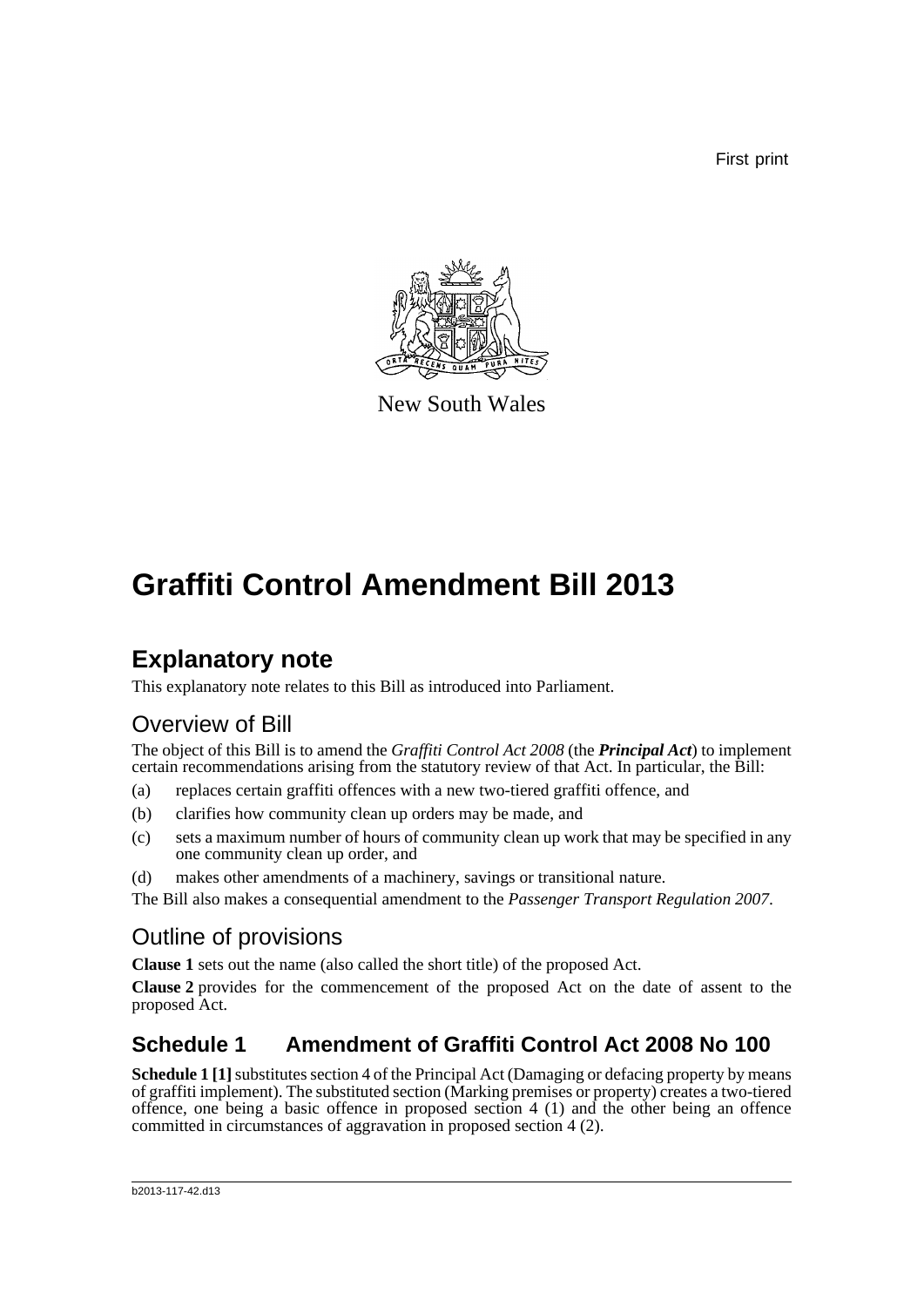The basic offence prohibits a person, without reasonable excuse (proof of which lies on the person), from intentionally marking any premises or other property, unless the person has first obtained the consent of:

- (a) if the premises are occupied—the occupier or person in charge of the premises, or
- (b) if the premises are unoccupied or in relation to other property—the owner or person in charge of the premises or property.

This basic offence carries a maximum penalty of 4 penalty units (currently \$440).

Proposed section 4 (2) and (3) provide that a person is guilty of a separate offence if the person commits the basic offence in circumstances of aggravation, being circumstances where the person has intentionally marked the premises or other property:

- (a) by means of any graffiti implement, or
- (b) in such a manner that the mark is not readily removable by wiping or by the use of water or detergent.

This aggravated offence carries a maximum penalty of 20 penalty units (currently \$2,200) or imprisonment for 12 months.

**Schedule 1 [2], [3], [5], [6], [11] and [12]** make consequential amendments.

**Schedule 1 [4]** substitutes section 6 of the Principal Act as a consequential amendment. The proposed section 6 no longer deals with marking premises as this is dealt with in proposed section 4.

**Schedule 1** [7] makes it clear that a community clean up order may be made:

- (a) on the application of the prosecutor or the offender, or
- (b) on the court's own motion.

**Schedule 1 [8]** makes it clear that an application for a community clean up order may be made:

- (a) before or at the time the court concerned imposes a fine for the graffiti offence, or
- (b) at any other time after the fine has been imposed but before the fine has been fully paid or referred to the State Debt Recovery Office for the making of a court fine enforcement order under the *Fines Act 1996*.

**Schedule 1 [9]** makes provision regarding the maximum number of hours of community clean up work that is to be carried out under a community clean up order. Specifically, the number of hours specified in any one community clean up order must not exceed 300 hours (in the case of an adult offender) or 100 hours (in the case of a child offender).

**Schedule 1 [10]** makes it clear that regulations under the Principal Act may deal with applications for community clean up orders.

**Schedule 1 [13]** provides that a further review of the Principal Act is to be undertaken as soon as possible after 10 December 2015 (being 3 years after the date of commencement of the *Graffiti Legislation Amendment Act 2012*).

**Schedule 1 [14]** provides for the making of savings and transitional regulations.

#### **Schedule 2 Amendment of Passenger Transport Regulation 2007**

**Schedule 2** makes a consequential amendment to the *Passenger Transport Regulation 2007*.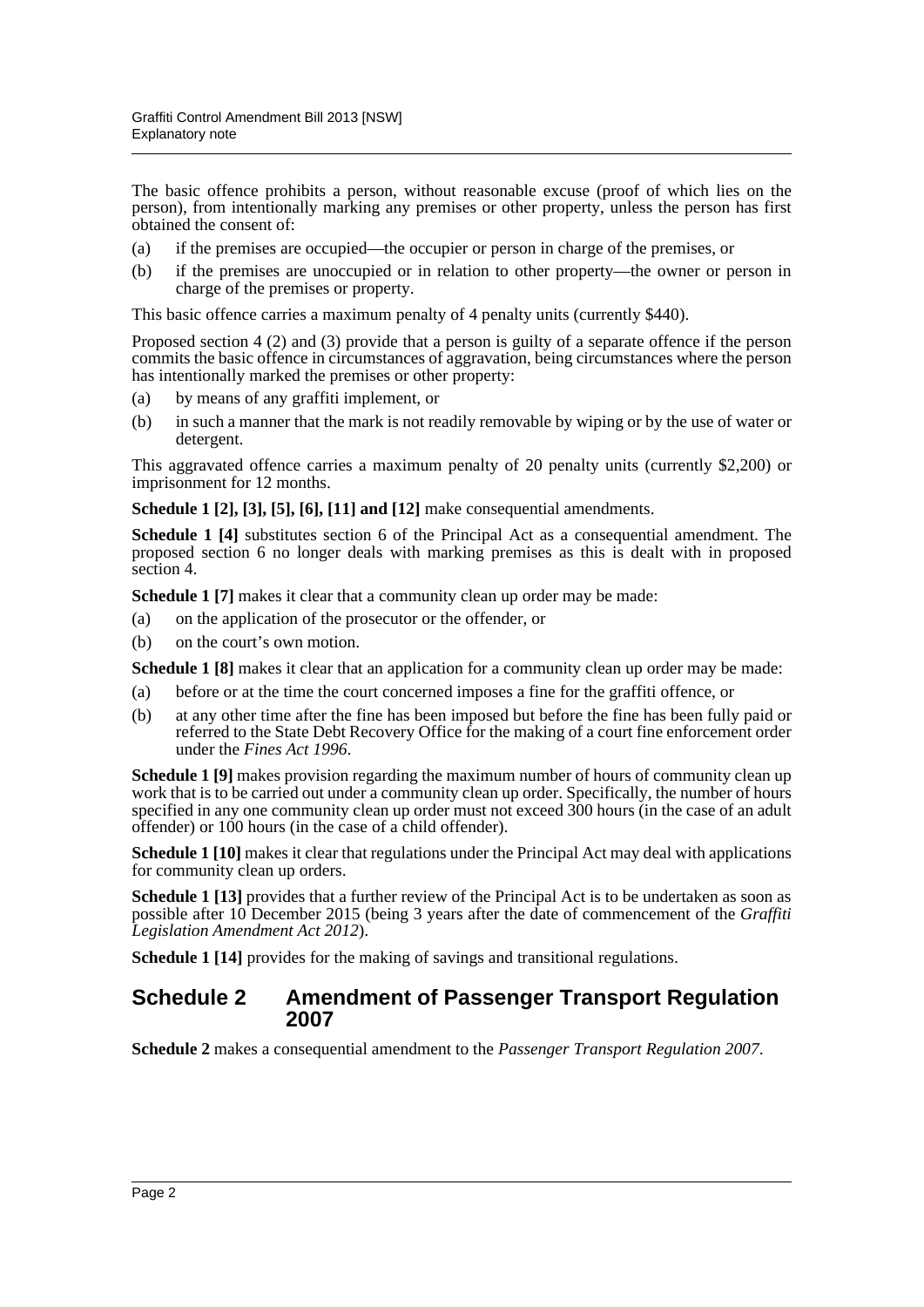First print



New South Wales

# **Graffiti Control Amendment Bill 2013**

## **Contents**

|            |                                                             | Page |
|------------|-------------------------------------------------------------|------|
| 1.         | Name of Act                                                 |      |
|            | Commencement                                                |      |
| Schedule 1 | Amendment of Graffiti Control Act 2008 No 100               |      |
|            | Schedule 2 Amendment of Passenger Transport Regulation 2007 | 6    |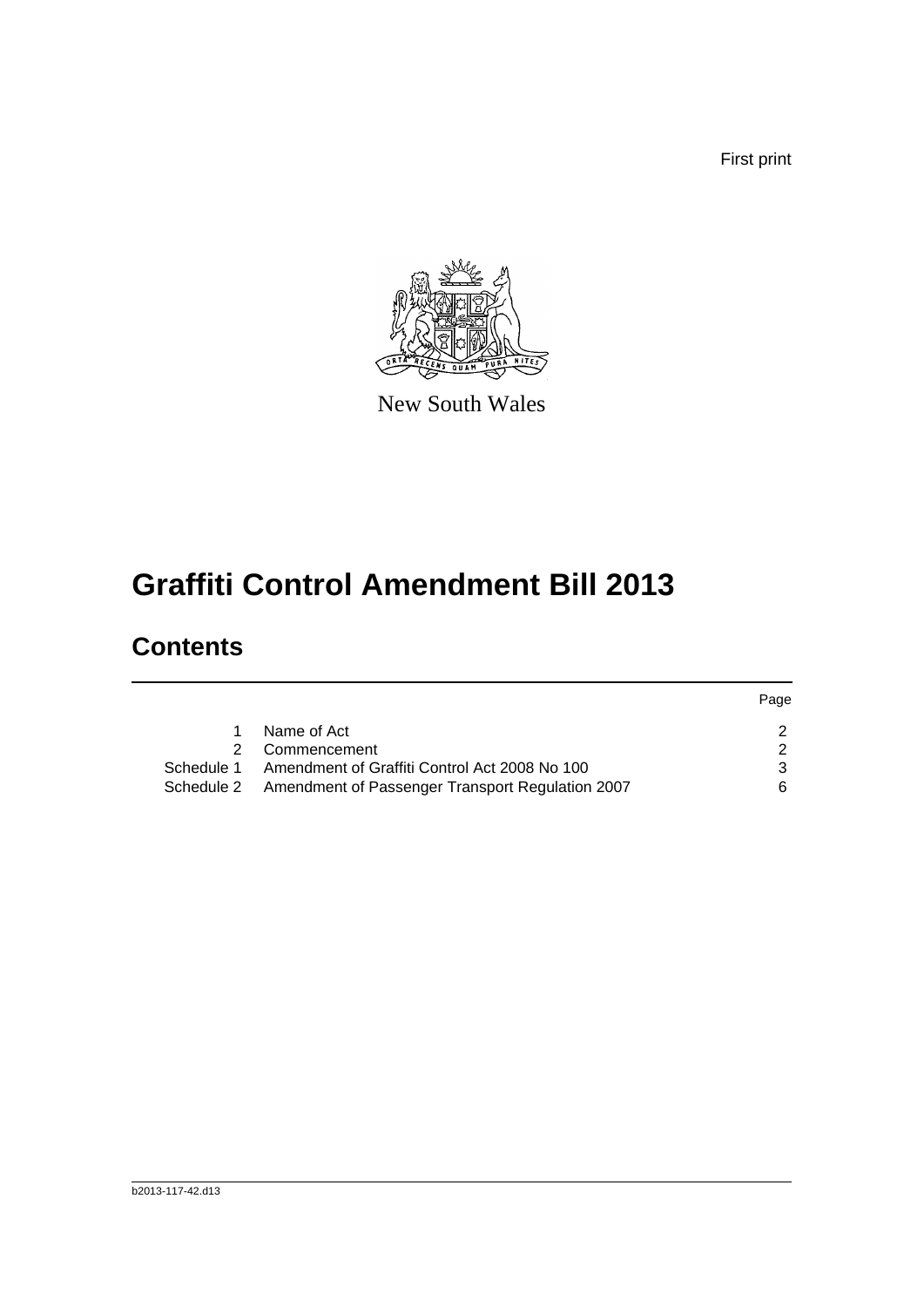

New South Wales

# **Graffiti Control Amendment Bill 2013**

No , 2013

#### **A Bill for**

An Act to amend the *Graffiti Control Act 2008* to make further provision with respect to the minimisation and control of graffiti; and for other purposes.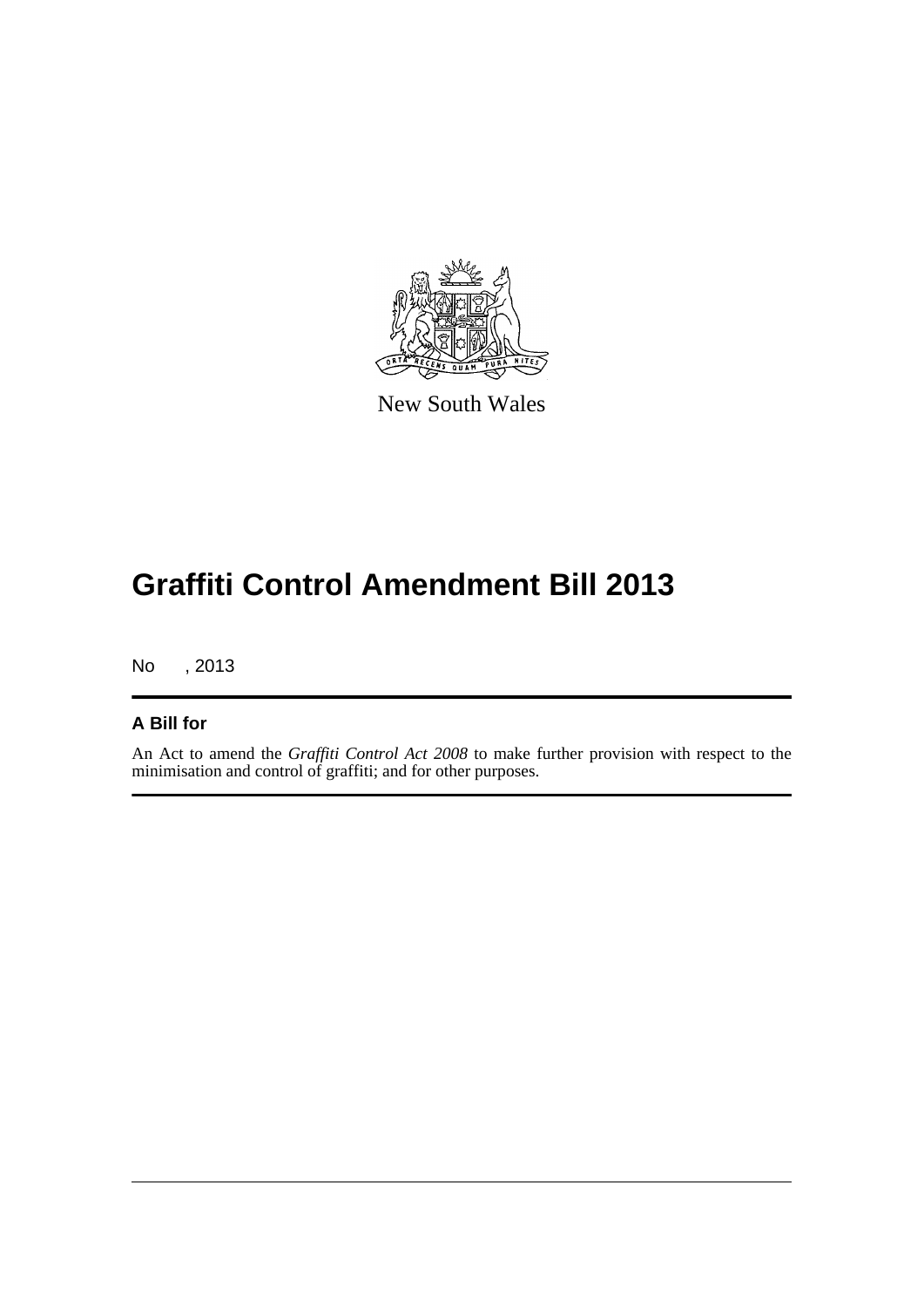<span id="page-4-1"></span><span id="page-4-0"></span>

| The Legislature of New South Wales enacts: |                                                              |               |
|--------------------------------------------|--------------------------------------------------------------|---------------|
| 1                                          | Name of Act                                                  | $\mathcal{P}$ |
|                                            | This Act is the <i>Graffiti Control Amendment Act 2013</i> . | 3             |
|                                            | Commencement                                                 |               |
|                                            | This Act commences on the date of assent to this Act.        | 5             |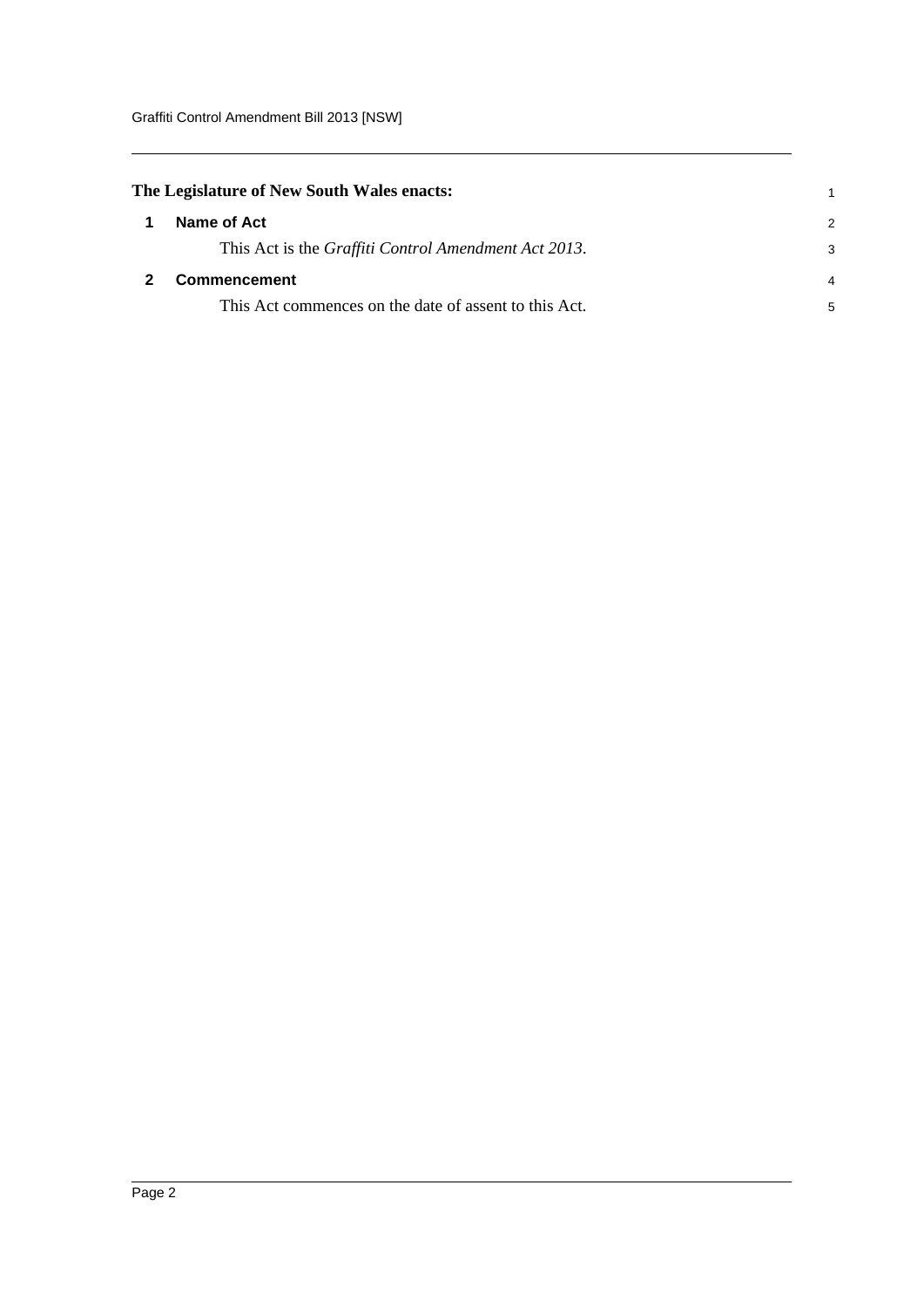<span id="page-5-0"></span>

|                                                                                                                                   | <b>Schedule 1</b>                          |               |                                     | <b>Amendment of Graffiti Control Act 2008 No 100</b>                                                                                                                                                                                                                                                                                                                                                                                                                                         | 1                                |
|-----------------------------------------------------------------------------------------------------------------------------------|--------------------------------------------|---------------|-------------------------------------|----------------------------------------------------------------------------------------------------------------------------------------------------------------------------------------------------------------------------------------------------------------------------------------------------------------------------------------------------------------------------------------------------------------------------------------------------------------------------------------------|----------------------------------|
| [1]<br><b>Section 4</b>                                                                                                           |                                            |               |                                     |                                                                                                                                                                                                                                                                                                                                                                                                                                                                                              | $\overline{\mathbf{c}}$          |
|                                                                                                                                   |                                            |               | Omit the section. Insert instead:   |                                                                                                                                                                                                                                                                                                                                                                                                                                                                                              | 3                                |
|                                                                                                                                   | 4                                          |               | <b>Marking premises or property</b> |                                                                                                                                                                                                                                                                                                                                                                                                                                                                                              | 4                                |
|                                                                                                                                   |                                            | (1)           |                                     | A person must not, without reasonable excuse (proof of which lies on the<br>person), intentionally mark any premises or other property, unless the person<br>has first obtained the consent of the following:                                                                                                                                                                                                                                                                                | 5<br>6<br>7                      |
|                                                                                                                                   |                                            |               | (a)<br>charge of the premises,      | in relation to premises that are occupied—the occupier or person in                                                                                                                                                                                                                                                                                                                                                                                                                          | 8<br>9                           |
|                                                                                                                                   |                                            |               | (b)                                 | in relation to premises that are unoccupied or other property—the owner<br>or person in charge of the premises or property.                                                                                                                                                                                                                                                                                                                                                                  | 10<br>11                         |
|                                                                                                                                   |                                            |               | Maximum penalty: 4 penalty units.   |                                                                                                                                                                                                                                                                                                                                                                                                                                                                                              | 12                               |
|                                                                                                                                   |                                            | (2)           |                                     | A person is guilty of an offence under this subsection if the person commits an<br>offence under subsection (1) in circumstances of aggravation.                                                                                                                                                                                                                                                                                                                                             | 13<br>14                         |
|                                                                                                                                   |                                            |               |                                     | Maximum penalty: 20 penalty units or imprisonment for 12 months.                                                                                                                                                                                                                                                                                                                                                                                                                             | 15                               |
|                                                                                                                                   |                                            | (3)           | property:                           | For the purposes of this section, a person commits an offence in <i>circumstances</i><br>of aggravation if the person intentionally marks the premises or other                                                                                                                                                                                                                                                                                                                              | 16<br>17<br>18                   |
|                                                                                                                                   |                                            |               | (a)                                 | by means of any graffiti implement, or                                                                                                                                                                                                                                                                                                                                                                                                                                                       | 19                               |
|                                                                                                                                   |                                            |               | (b)                                 | in such a manner that the mark is not readily removable by wiping or by<br>the use of water or detergent.                                                                                                                                                                                                                                                                                                                                                                                    | 20<br>21                         |
|                                                                                                                                   |                                            | (4)           |                                     | A court that convicts a person of an offence under subsection (2) must not<br>sentence the person to imprisonment unless the person has previously been<br>convicted of an offence under this section or section 5 (or under section 10A)<br>or 10B of the Summary Offences Act 1988 as in force before their repeal by<br>this Act) on so many occasions that the court is satisfied that the person is a<br>serious and persistent offender and is likely to commit such an offence again. | 22<br>23<br>24<br>25<br>26<br>27 |
| $[2]$                                                                                                                             | Section 5 Possession of graffiti implement |               |                                     | 28                                                                                                                                                                                                                                                                                                                                                                                                                                                                                           |                                  |
| Omit "damage or deface premises or other property" from section 5 (1).<br>Insert instead "commit an offence under section 4 (2)". |                                            |               | 29                                  |                                                                                                                                                                                                                                                                                                                                                                                                                                                                                              |                                  |
|                                                                                                                                   |                                            |               |                                     |                                                                                                                                                                                                                                                                                                                                                                                                                                                                                              | 30                               |
| $[3]$                                                                                                                             |                                            | Section 5 (2) |                                     |                                                                                                                                                                                                                                                                                                                                                                                                                                                                                              | 31                               |
|                                                                                                                                   |                                            |               |                                     | Omit "section 4 (or under the corresponding provisions".                                                                                                                                                                                                                                                                                                                                                                                                                                     | 32                               |
|                                                                                                                                   |                                            |               |                                     | Insert instead "section 4 (2) (or under section 10A or 10B".                                                                                                                                                                                                                                                                                                                                                                                                                                 | 33                               |
| [4]                                                                                                                               | <b>Section 6</b>                           |               |                                     |                                                                                                                                                                                                                                                                                                                                                                                                                                                                                              | 34                               |
|                                                                                                                                   |                                            |               | Omit the section. Insert instead:   |                                                                                                                                                                                                                                                                                                                                                                                                                                                                                              | 35                               |
| 6<br><b>Posting bills</b>                                                                                                         |                                            |               |                                     |                                                                                                                                                                                                                                                                                                                                                                                                                                                                                              | 36                               |
|                                                                                                                                   |                                            |               |                                     | A person must not intentionally affix a placard or paper on any premises so<br>that the placard or paper is within view from a public place, unless the person<br>has first obtained the consent of the following:                                                                                                                                                                                                                                                                           | 37<br>38<br>39                   |
|                                                                                                                                   |                                            |               | (a)<br>premises,                    | if the premises are occupied—the occupier or person in charge of the                                                                                                                                                                                                                                                                                                                                                                                                                         | 40<br>41                         |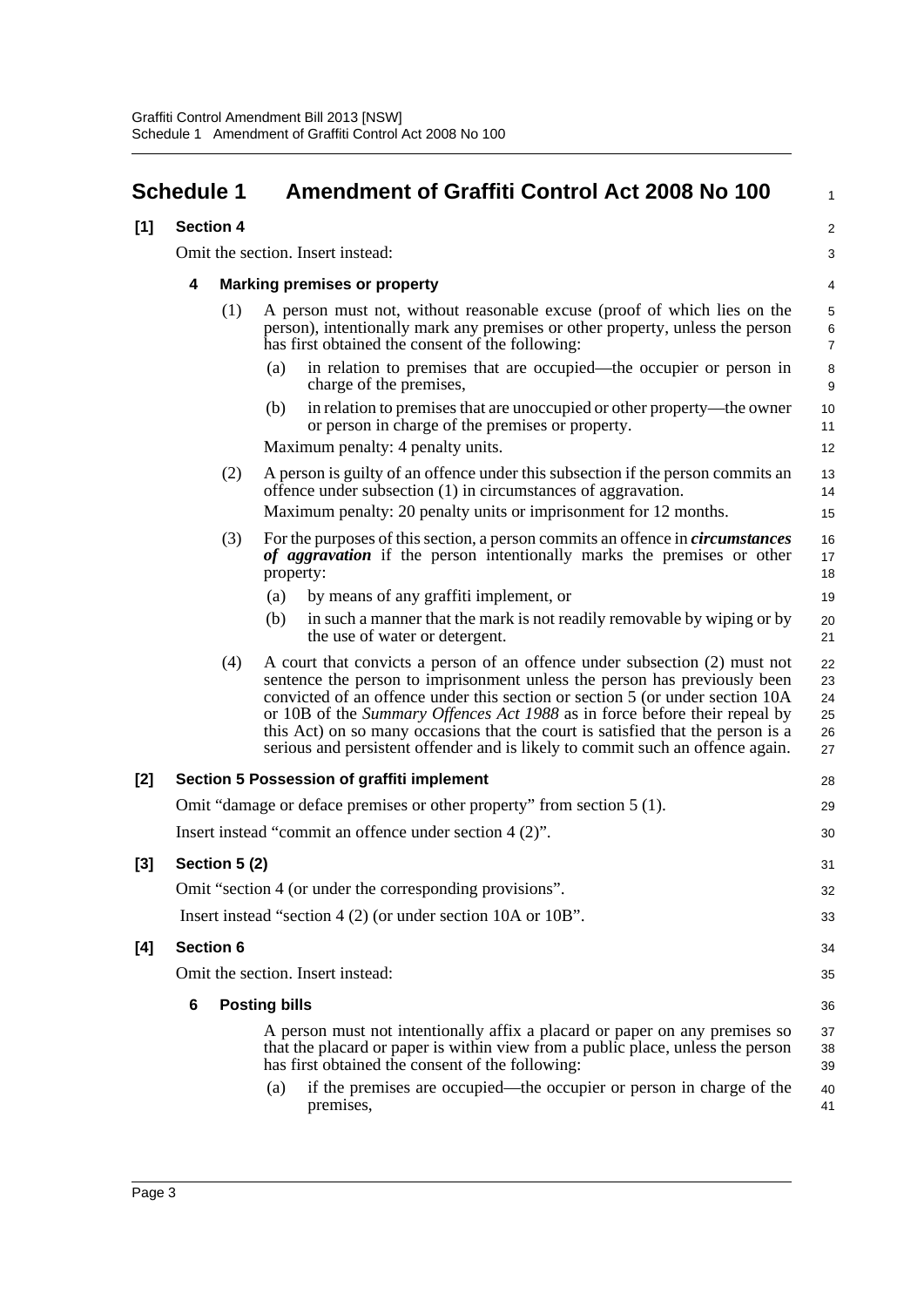|       |                                                                                                                                                    | (b)      | if the premises are unoccupied—the owner or person in charge of the<br>premises.                                                                                                                                                                                                                                   | $\mathbf{1}$<br>$\overline{2}$ |
|-------|----------------------------------------------------------------------------------------------------------------------------------------------------|----------|--------------------------------------------------------------------------------------------------------------------------------------------------------------------------------------------------------------------------------------------------------------------------------------------------------------------|--------------------------------|
|       |                                                                                                                                                    |          | Maximum penalty: 4 penalty units.                                                                                                                                                                                                                                                                                  | 3                              |
| [5]   |                                                                                                                                                    |          | Section 8B Possession of spray paint cans by persons under 18                                                                                                                                                                                                                                                      | 4                              |
|       |                                                                                                                                                    |          | Omit "section 4 or 5 (or under a repealed provision of the Summary Offences Act 1988 that<br>corresponded to section 4 or 5)" from section 8B $(5)$ .                                                                                                                                                              | 5<br>$6\phantom{1}6$           |
|       | Insert instead "section 4 (2) or 5 (or under section 10A or 10B of the Summary Offences Act<br>1988 as in force before their repeal by this Act)". |          |                                                                                                                                                                                                                                                                                                                    | $\overline{7}$<br>8            |
| [6]   | Section 8B (5), note                                                                                                                               |          |                                                                                                                                                                                                                                                                                                                    | 9                              |
|       | Omit the note.                                                                                                                                     |          |                                                                                                                                                                                                                                                                                                                    | 10                             |
| $[7]$ |                                                                                                                                                    |          | Section 9B Making of order for community clean up work                                                                                                                                                                                                                                                             | 11                             |
|       | Insert after section 9B (1):                                                                                                                       |          |                                                                                                                                                                                                                                                                                                                    | 12                             |
|       | (1A)                                                                                                                                               |          | A community clean up order may be made:                                                                                                                                                                                                                                                                            | 13                             |
|       |                                                                                                                                                    | (a)      | on the application of the prosecutor or the offender, or                                                                                                                                                                                                                                                           | 14                             |
|       |                                                                                                                                                    | (b)      | on the court's own motion.                                                                                                                                                                                                                                                                                         | 15                             |
| [8]   | Section 9B (5)                                                                                                                                     |          |                                                                                                                                                                                                                                                                                                                    | 16                             |
|       | Insert after section 9B (4):                                                                                                                       |          |                                                                                                                                                                                                                                                                                                                    | 17                             |
|       | (5)                                                                                                                                                | be made: | For the avoidance of doubt, an application for a community clean up order may                                                                                                                                                                                                                                      | 18<br>19                       |
|       |                                                                                                                                                    | (a)      | before or at the time the court imposes the fine for the graffiti offence, or                                                                                                                                                                                                                                      | 20                             |
|       |                                                                                                                                                    | (b)      | at any other time after the fine has been imposed but before the fine has<br>been fully paid or referred to the State Debt Recovery Office for the<br>making of a court fine enforcement order under the <i>Fines Act 1996</i> .                                                                                   | 21<br>22<br>23                 |
| [9]   |                                                                                                                                                    |          | Section 9G Number of hours of community clean up work                                                                                                                                                                                                                                                              | 24                             |
|       | Insert after section $9G(2)$ :                                                                                                                     |          |                                                                                                                                                                                                                                                                                                                    | 25                             |
|       | (3)                                                                                                                                                |          | The number of hours specified in any one community clean up order must not<br>exceed 300 hours (in the case of an adult offender) or 100 hours (in the case of<br>a child offender). The offender may be subject to more than one community<br>clean up order at any one time.                                     | 26<br>27<br>28<br>29           |
|       | (4)                                                                                                                                                | Part.    | In the case of a person who is a child offender at the time a community clean<br>up order is made, community clean up work may be performed concurrently<br>for the purposes of that order and for the purposes of any other community<br>clean up order or community service order made otherwise than under this | 30<br>31<br>32<br>33<br>34     |
| [10]  | <b>Section 9R Regulations</b>                                                                                                                      |          |                                                                                                                                                                                                                                                                                                                    | 35                             |
|       | section $9R(1)$ .                                                                                                                                  |          | Insert "(including applications for community clean up orders)" after "orders" in                                                                                                                                                                                                                                  | 36<br>37                       |
| [11]  |                                                                                                                                                    |          | Section 13B Alternative and additional actions to imposing penalty for graffiti<br>offences under sections 4 (2) and 5                                                                                                                                                                                             | 38<br>39                       |
|       |                                                                                                                                                    |          | Omit "section 4 (Damaging or defacing property by means of graffiti implement)<br>or 5 (Possession of graffiti implement)" from section 13B (1).                                                                                                                                                                   | 40<br>41                       |
|       |                                                                                                                                                    |          | Insert instead "section 4 $(2)$ or 5".                                                                                                                                                                                                                                                                             | 42                             |
|       |                                                                                                                                                    |          |                                                                                                                                                                                                                                                                                                                    |                                |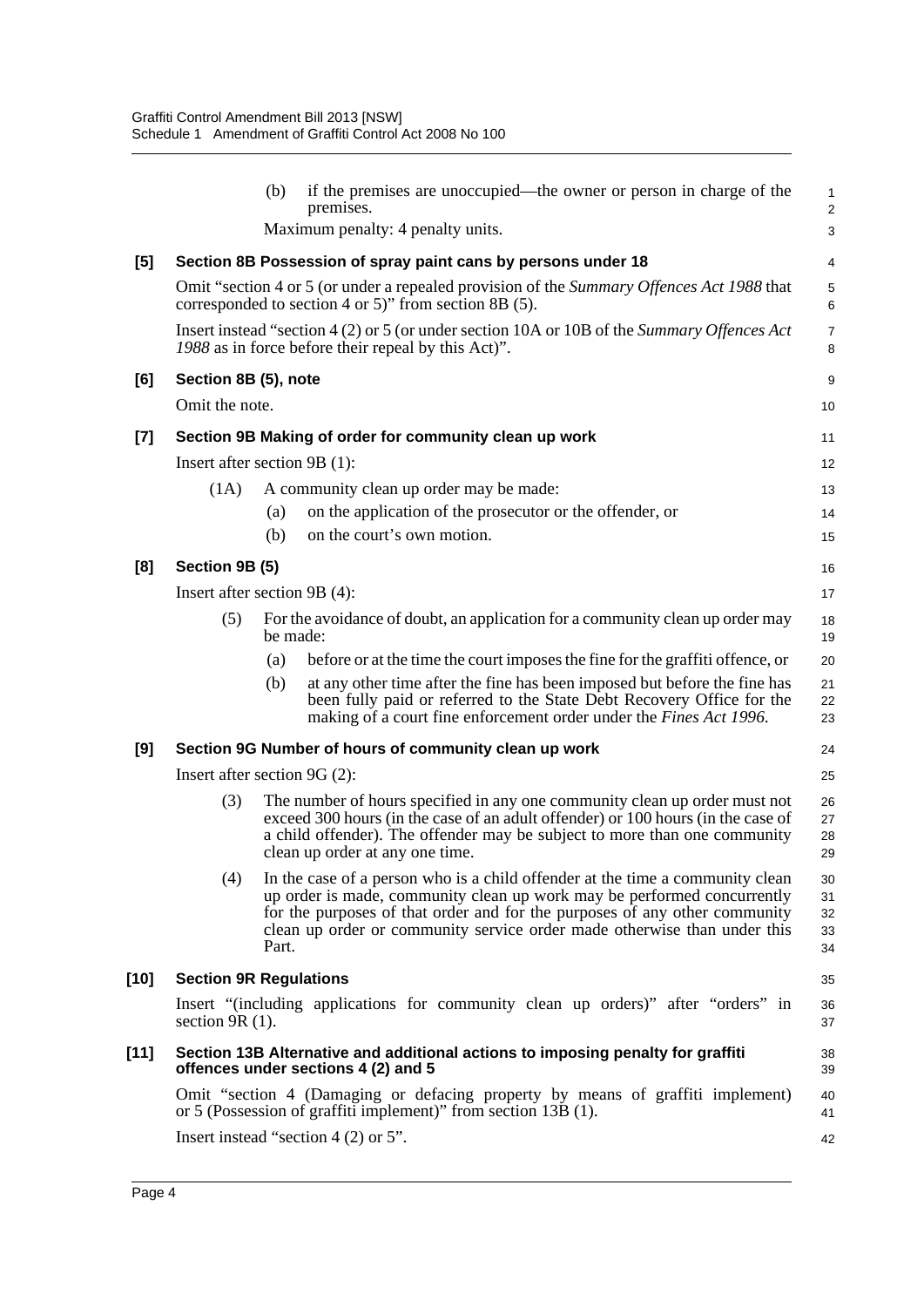| $[12]$ | Section 13B (2)                                   |                                                                                                                                                                                | 1                                     |
|--------|---------------------------------------------------|--------------------------------------------------------------------------------------------------------------------------------------------------------------------------------|---------------------------------------|
|        | Omit "section 4". Insert instead "section 4 (2)". |                                                                                                                                                                                |                                       |
| [13]   |                                                   | <b>Section 23 Review of Act</b>                                                                                                                                                | 3                                     |
|        | Omit section 23 (2) and (3). Insert instead:      |                                                                                                                                                                                | $\overline{4}$                        |
|        | (2)                                               | The review is to be undertaken as soon as possible after 10 December 2015<br>(being 3 years after the date of commencement of the Graffiti Legislation<br>Amendment Act 2012). | 5<br>$\overline{6}$<br>$\overline{7}$ |
|        | (3)                                               | A report on the outcome of the review is to be tabled in each House of<br>Parliament within 12 months after that date.                                                         | 8<br>9                                |
| $[14]$ |                                                   | Schedule 1 Savings, transitional and other provisions                                                                                                                          | 10                                    |
|        |                                                   | Omit clause 1 (1). Insert instead:                                                                                                                                             | 11                                    |
|        | (1)                                               | The regulations may contain provisions of a savings or transitional nature<br>consequent on the enactment of this Act or any Act that amends this Act.                         | 12<br>13                              |